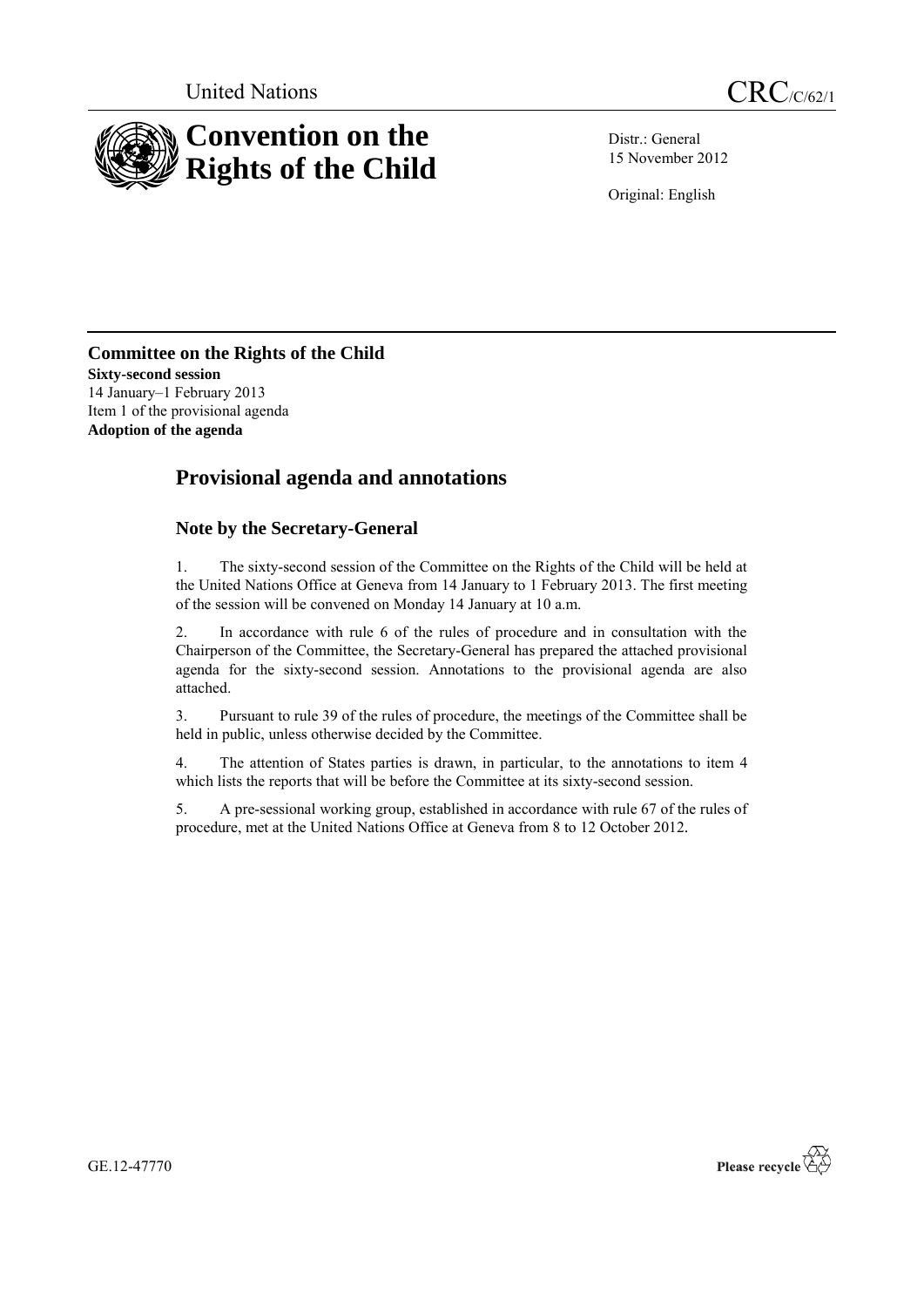## **Provisional agenda**

- 1. Adoption of the agenda.
- 2. Organizational matters.
- 3. Submission of reports by States parties.
- 4. Consideration of reports of States parties.
- 5. Cooperation with other United Nations bodies, specialized agencies and other competent bodies.
- 6. Methods of work of the Committee and treaty-body strengthening.
- 7. Days of general discussion.
- 8. General comments.
- 9. Future sessions.
- 10. Other matters.

## **Annotations to the provisional agenda**

#### **1. Adoption of the agenda**

In accordance with rule 9 of the rules of procedure, the Committee may revise the agenda and may, as appropriate, add, defer or delete items. Only urgent or important items may be added to the agenda.

#### **2. Organizational matters**

Under this item, the Committee may wish to consider its programme of work for the session, as well as any other matter concerning the modalities of discharging its functions under the Convention.

#### **3. Submission of reports by States parties**

#### **Reports received**

In addition to the reports which are scheduled for consideration by the Committee at its sixty-second session (see the timetable for consideration of reports under item 4 below), and reports included in the provisional agenda for the sixty-first session (CRC/C/61/1), the Secretary-General has received the following reports under the Convention and its Optional Protocols.

#### **Convention on the Rights of the Child**

| State party          | Due in | Symbol          |
|----------------------|--------|-----------------|
| Bangladesh           | 2012   | CRC/C/BGD/5     |
| Chile                | 2012   | CRC/C/CHL/4-5   |
| France               | 2012   | CRC/C/FRA/5     |
| Nepal                | 2010   | CRC/C/NPL/3-5   |
| Poland               | 2008   | $CRC/C/POL/3-4$ |
| Sweden               | 2011   | CRC/C/SWE/5     |
| United Arab Emirates | 2009   | $CRC/C/ARE/2-3$ |
| Uruguay              | 2011   | $CRC/C/URY/3-5$ |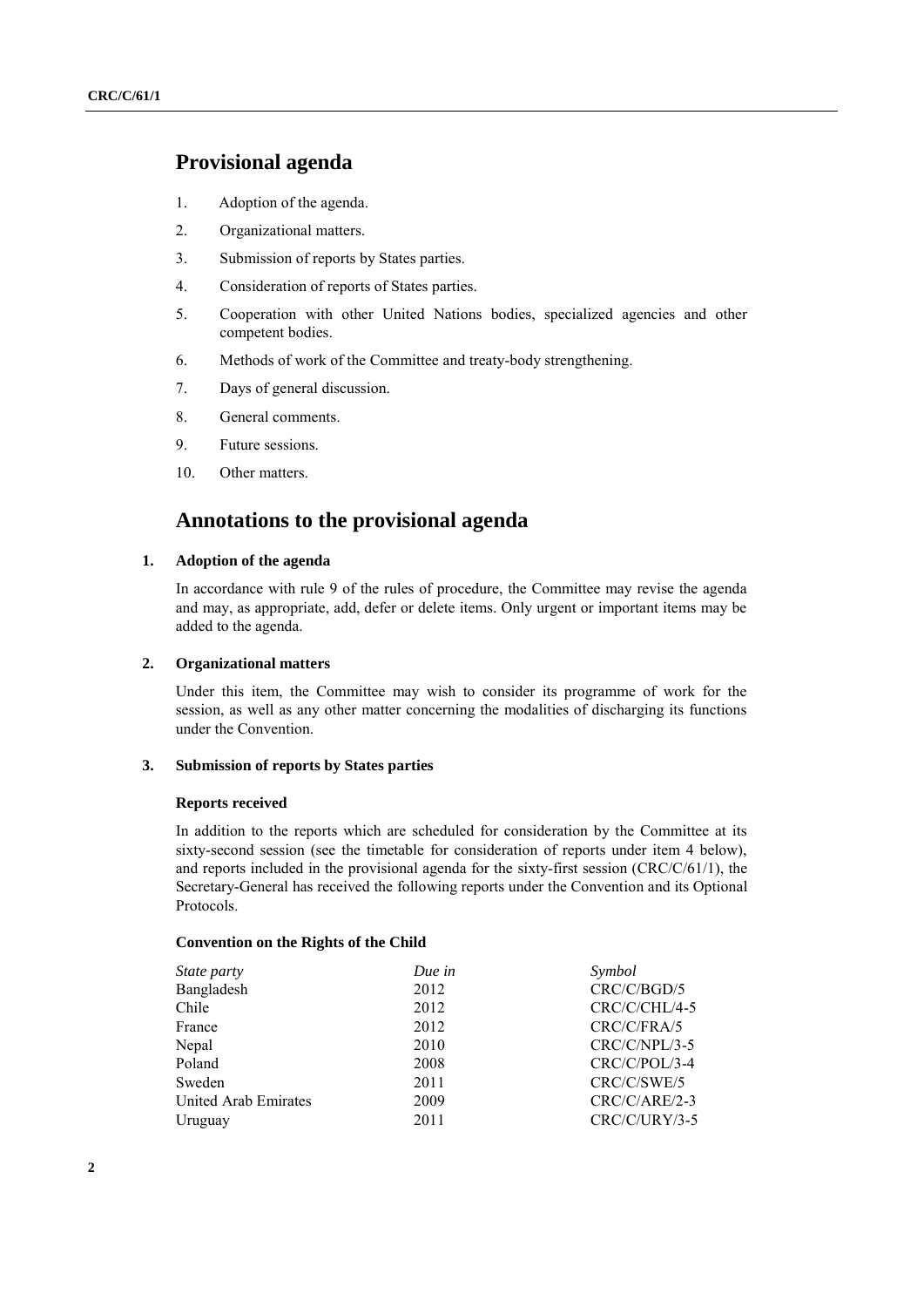**Optional Protocol to the Convention on the involvement of children in armed conflict**

| <i>State party</i> | Due in | Symbol           |
|--------------------|--------|------------------|
| Nepal              | 2009   | CRC/C/OPAC/NPL/1 |
| Uruguay            | 2005   | CRC/C/OPAC/URY/1 |

**Optional Protocol to the Convention on the sale of children, child prostitution and child pornography**

| <i>State party</i> | Due in | Symbol           |
|--------------------|--------|------------------|
| Cambodia           | 2004   | CRC/C/OPSC/KHM/1 |
| Israel             | 2010   | CRC/C/OPSC/ISR/1 |
| Uruguay            | 2005   | CRC/C/OPSC/URY/1 |

#### **Overdue reports**

Under rule 71 of the rules of procedure, the Secretary-General is required to notify the Committee at each session of all cases of non-submission of reports. The full list of initial and periodic reports due under the Convention and the initial and periodic reports due under the Optional Protocols can be found in the document on the status of submission of reports (CRC/C/62/2). This document also indicates exceptional measures granted by the Committee to States parties that are encountering problems in complying with the strict time frame for submission of reports established by the Convention in article 44, paragraph 1, or the consideration of whose reports has been delayed.

#### **4. Consideration of reports of States parties**

A tentative timetable for consideration of reports at the sixty-second session, prepared by the Secretary-General in consultation with the Chairperson and subject to approval by the Committee, is given below.

| Date                  | Time      | Agenda item | State party                                       |
|-----------------------|-----------|-------------|---------------------------------------------------|
| Tuesday, 15 January   | $10$ a.m. | 4           | Guyana CRC                                        |
|                       | 3 p.m.    | 4           | Guyana CRC<br>(continued)                         |
| Wednesday, 16 January | $10$ a.m. | 4           | United States of America<br>OPSC/OPAC             |
|                       | 3 p.m.    | 4           | United States of America<br>OPSC/OPAC (continued) |
| Thursday, 17 January  | $10$ a.m. | 4           | Malta CRC                                         |
|                       | 3 p.m.    | 4           | Malta CRC (continued)                             |
| Friday, 18 January    | $10$ a.m. | 4           | Guinea CRC                                        |
|                       | 3 p.m.    | 4           | Guinea CRC (continued)                            |

#### **Tentative timetable for consideration of reports of States parties**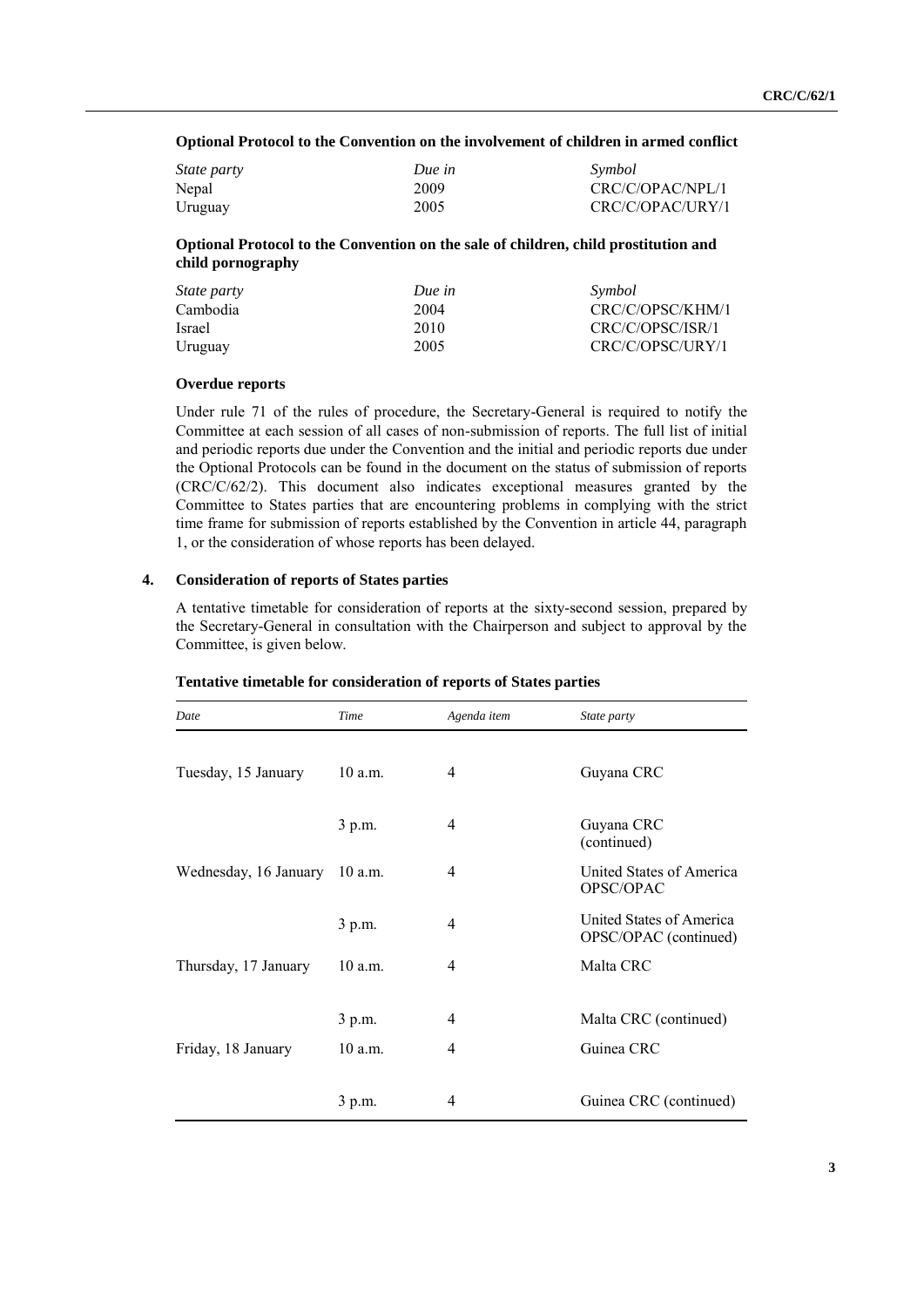| Date                  | Time      | Agenda item | State party                       |
|-----------------------|-----------|-------------|-----------------------------------|
| Monday, 21 January    | $10$ a.m. | 4           | Burkina OPSC/OPAC                 |
|                       | 3 p.m.    | 4           | Burkina OPSC/OPAC<br>(continued)  |
| Tuesday, 22 January   | 10 a.m.   | 4           | Niue CRC                          |
|                       | 3 p.m.    | 4           | Philippines OPSC                  |
| Wednesday, 23 January | $10$ a.m. | 4           | Slovakia OPSC/OPAC                |
|                       | 3 p.m.    | 4           | Slovakia OPSC/OPAC<br>(continued) |

In accordance with rule 72 of the rules of procedure, representatives of the States parties shall be invited to attend the meetings of the Committee when their reports are examined. Representatives should be able to answer questions put to them by the Committee and make statements on reports already submitted by their States, and may also submit further information.

In accordance with rule 72 of the Committee's rules of procedure, the Secretary-General has notified the States parties concerned of the opening date, duration and place of the sixty-second session of the Committee, at which their respective reports will be examined, and has invited them to send representatives to attend these meetings of the Committee.

#### **5. Cooperation with other United Nations bodies, specialized agencies and other competent bodies**

Under this item, the Committee will pursue its discussion on how its cooperation with various relevant bodies could be further strengthened to enhance the promotion and protection of the rights of the child.

#### **6. Methods of work of the Committee and treaty-body strengthening**

Under this item, the Committee will pursue its discussion concerning the organization of its future work, as well as the procedure to be followed in the consideration of reports by States parties and their follow-up. In particular, the Committee will continue its work on the development of the rules of procedure regarding the implementation of the newly adopted Optional Protocol to the Convention on a communications procedure. Additionally, the Committee will continue its discussion on issues related to its methods of work, including the format and content of the Committee's concluding observations, following recommendations from its June 2012 retreat in Sion, Switzerland. The Committee will also discuss the work done by its newly appointed focal group on the treaty-body strengthening process. With respect to the latter, the Committee will have at its disposal the report of the High Commissioner for Human Rights on the strengthening of the United Nations human rights treaty bodies (A/66/860).